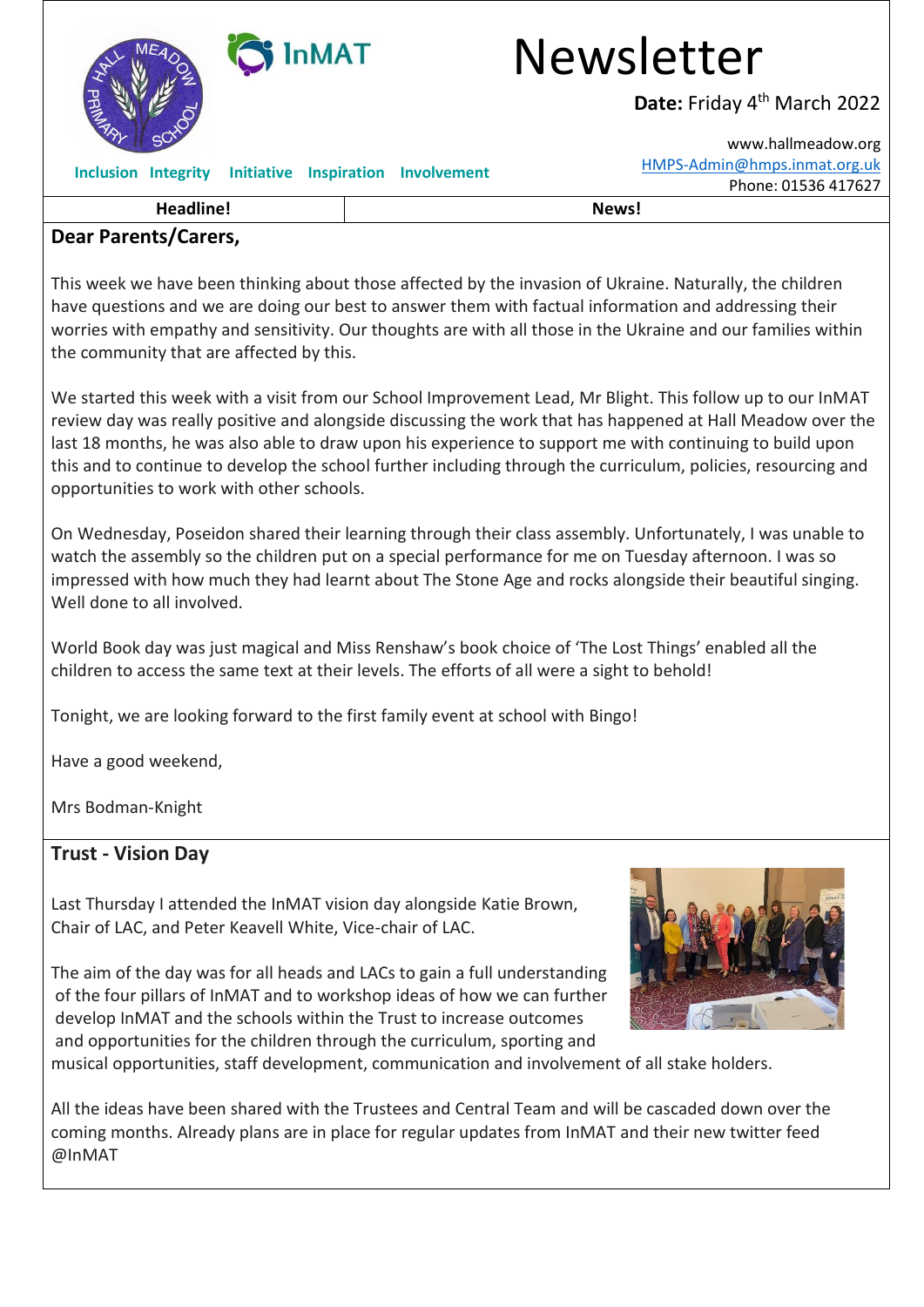

# **World Book Day**

The children had a fantastic time celebrating World Book Day yesterday. As a school, the children all took part in activities linked to 'The Lost Thing' by Shaun Tan.

Amongst many other things, classes searched for lost items; missing posters were created; and artistic collages were created of other 'lost things'. In all the classes time was spent reading books too. It was lovely to see the children's enjoyment of reading shine through as always.

Thank you to you, as parents and carers, for supporting the day with the children's incredible costumes and helping them to create such amazing 'lost things' at home.







# **Behaviour Policy**

Thanks to all those that have responded. Although we are yet to count and sort properly the majority are in line with how staff and children are thinking. This is really positive as it demonstrates the need to continue to move forward to ensure clarity and consistency for all.

I will continue to update you with this over the coming weeks.

### **Parent Consultations**

Parent consultations will be taking place on the 22<sup>nd</sup> and 23<sup>rd</sup> March. Forms will be going home early next week. Please look out for a ParentMail and forms in the children's bags.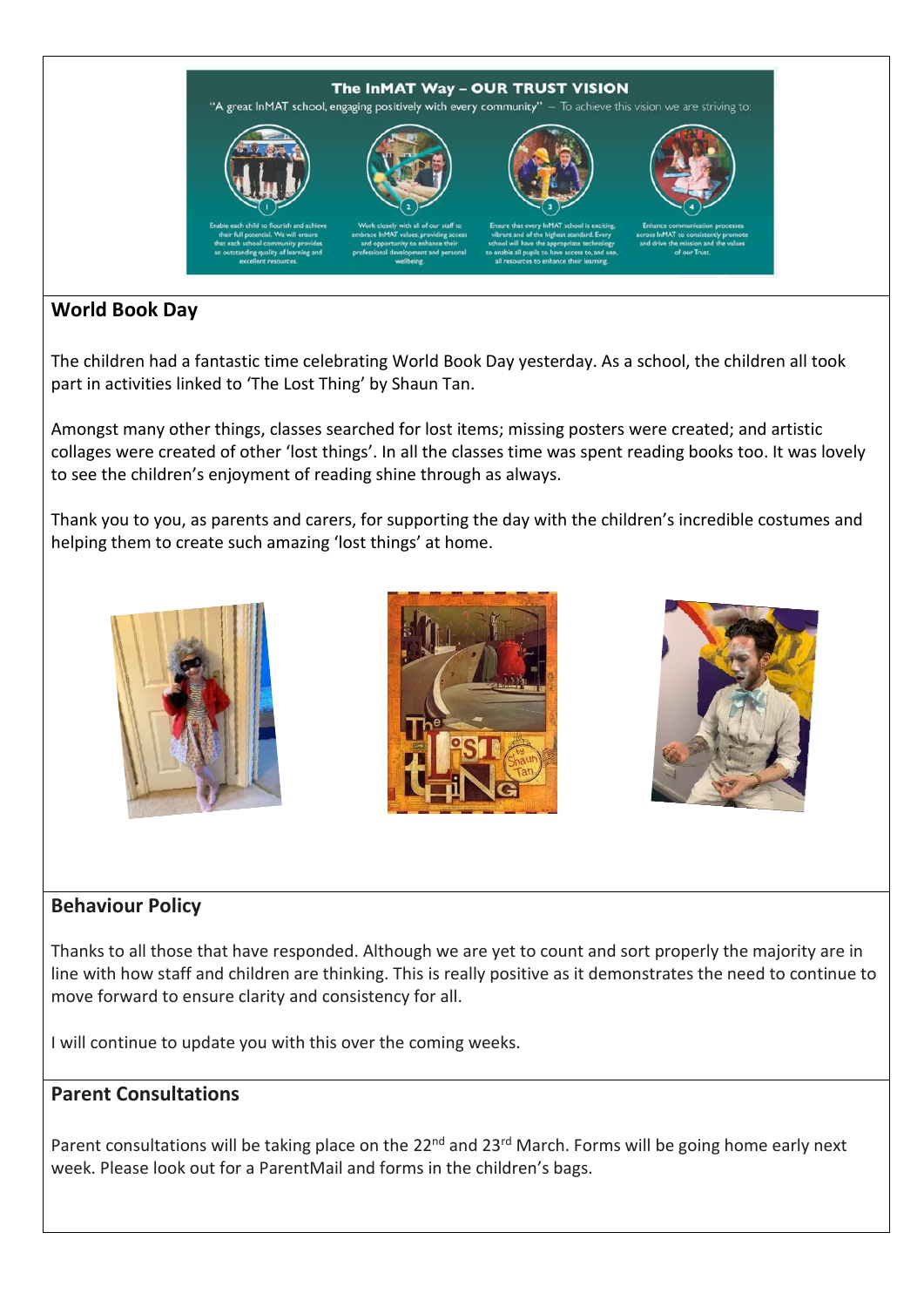|                                                           | <b>Red Nose Day</b>                                                                                                                                                                                                                                                                            |
|-----------------------------------------------------------|------------------------------------------------------------------------------------------------------------------------------------------------------------------------------------------------------------------------------------------------------------------------------------------------|
| RED<br><b>IO</b> SE                                       | On Friday 18 <sup>th</sup> March we will be having a mufti day, and inviting<br>children to 'Wear something red' to school for Red Nose Day 2022.<br>We are asking for a £1 donation, which will go to the Red Nose Day                                                                        |
|                                                           | charity.                                                                                                                                                                                                                                                                                       |
|                                                           | <b>Kettering Library Bunting Design</b>                                                                                                                                                                                                                                                        |
|                                                           | Kettering Library has asked for our help in making some bunting to<br>decorate the library, both inside and out, for the Queen's Platinum<br>Jubilee celebrations. Each pupil has been given a sheet of bunting to<br>bring home this afternoon (adults are welcome to decorate some<br>too!). |
|                                                           | Please return any decorated sheets to school and we will deliver<br>them to Kettering Library over the Easter Holidays. If you require<br>more sheets, they can be collected from the School Office. We look<br>forward to seeing your designs!                                                |
|                                                           | <b>This Week's Stars are:</b>                                                                                                                                                                                                                                                                  |
|                                                           | Iris - Liana                                                                                                                                                                                                                                                                                   |
|                                                           | Demeter Lola-Mai<br>Apollo - Aeva                                                                                                                                                                                                                                                              |
|                                                           | <b>Poseidon</b> - Penelope                                                                                                                                                                                                                                                                     |
|                                                           | <b>Athena</b> - Amelia<br><b>Ares</b> - Sophie                                                                                                                                                                                                                                                 |
|                                                           | Zeus Emily                                                                                                                                                                                                                                                                                     |
|                                                           | <b>Tweet of the week!</b>                                                                                                                                                                                                                                                                      |
|                                                           | <b>HMAthena</b><br>@HMAthena6                                                                                                                                                                                                                                                                  |
|                                                           | Our 'Lost things' based on the book by Shaun Tan.<br>@WorldBookDayUK @InMAT_@primary_hall                                                                                                                                                                                                      |
|                                                           |                                                                                                                                                                                                                                                                                                |
| Whole school - @primary_hall                              |                                                                                                                                                                                                                                                                                                |
| Iris - @HMIris2<br>Demeter - @DemeterHm                   |                                                                                                                                                                                                                                                                                                |
| Apollo - @HmApollo<br>Poseidon - @HmPoseidon              |                                                                                                                                                                                                                                                                                                |
| Athena - @HMAthena6<br>Ares - @HMAres2<br>Zeus - @hm_zeus | <b>PIC-COLLAG</b>                                                                                                                                                                                                                                                                              |